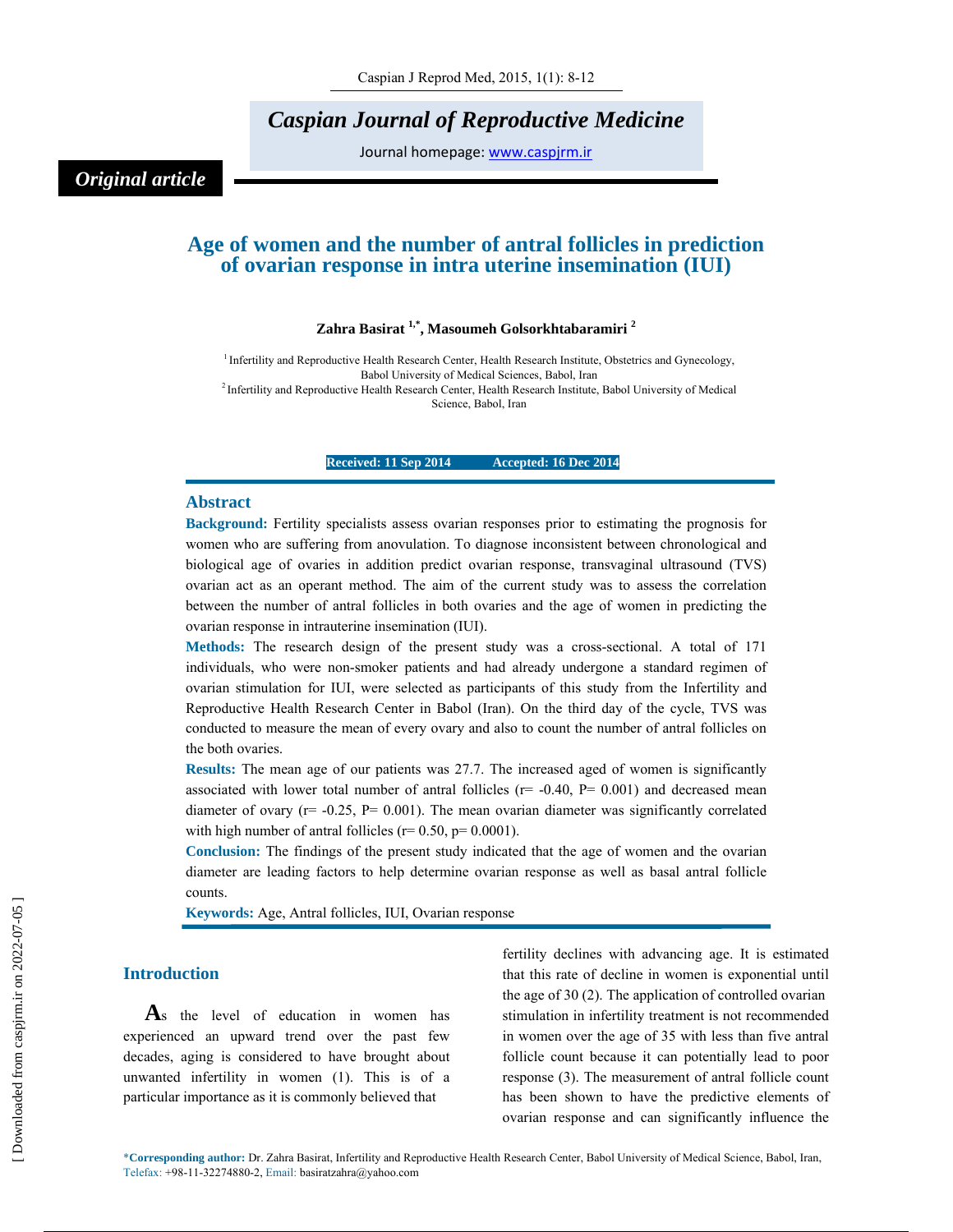necessary exogenous gonadotropin for ovarian stimulation, the cycle cancellation, pregnancy outcomes, and live birth rates after assisted reproductive technology (ART) in large-scale studies (4, 5, 6). Some researchers even regard it as a superior predictor for ovarian response compared with other expensive and time-consuming endocrine tests (7). Despite its power in predicting ovarian response, there are still many other queries that are not exactly in accordance with that and do not, as a result, back the idea (8, 9). A vivid illustration of that is a research study that has recently shown that the only reliable predictor for achieving a live birth is age, not antral follicle count (10). The aim of the current study, however, was to assess the correlation between the number of antral follicles in both ovaries and the age of women in predicting the ovarian response in intrauterine insemination (IUI).

### **Materials and Methods**

This cross-sectional study was approved by the Ethics Committee of Babol University of Medical Sciences. The researchers selected the sample for this study from among the women who referred to the Infertility and Reproductive Health Research Center. The individuals with mild male infertility, the symptoms of anovulation, and unexplained infertility were regarded as eligible participants for this study. The women over the age of 45 who had basal FSH >4 international units per milliliter, body mass index  $\geq 35$  $\text{kg/m}^2$ , and polycystic ovarian were not regarded as eligible participants for this study.

Women with  $>12$  antral follicles per ovary, or any ovarian pathology or surgery were also excluded from the study. The study was conducted on 194 women candidates for IUI from June 2012 to December 2013. The age of the participants was recorded. Then, from

## Reprod Med

the beginning of the treatment cycle, the patients were closely evaluated by transvaginal ultrasound (7.5 MHz probe Fokuda, Japan) on the second or third day of their menstrual cycle in order to rule out ovarian cysts.

The researchers followed the basic clinical and technical requirements for the assessment of the antral follicles count in clinical practice (11). All antral follicles in both ovaries were counted carefully and the mean of ovarian diameter measurements in both diameters were calculated. The antral follicles count is defined as the total number of visible round or oval, intraovarian transonic structures with the diameter between 2 and 10 millimeters. Ultrasound examinations were performed by experienced fertility specialists. The relationship between age, antral follicles count, and the ovarian diameter was evaluated. The researchers also made sure that the two ultrasonographers, operating in the center, had carefully counted the number of all antral follicles of 2 to 10 millimeters in two internal diameters.

### **Statistical Analysis**

Having collected the data, the researchers applied SPSS (version 16) for the analyses. Depending on the normality or non-normality of the data, the researchers used Chi-square, Kruskal–Wallis, Mann-Whitney tests, and Spearman correlation coefficient to analyze the data. Kolmogorov-Smirnov test was also used to determine the normal distribution of variables. Needless to say, the P-value  $\leq 0.05$  was considered significant.

### **Results**

A total number of 23 women out of 194 patients who were candidates for IUI were excluded from the study due to their vaginal bleeding (three cases), overstimulation of the ovary (two cases), lack of the dominant follicle growth (seventeen cases), and cyst

Table 1. Chracteristics of infertile women undergone intrauterine insemination

| variables                           | <b>Mean</b> | Range (min, max) |  |
|-------------------------------------|-------------|------------------|--|
| Age (years)                         | 27.7        | 16, 44           |  |
| Age of husband(years)               | 31.8        | 20, 70           |  |
| Infertility duration (years)        | 4.9         | 1, 27            |  |
| Mean diameter of ovary (millimeter) | 25.5        | 13.8, 40.8       |  |
| Number of antral follicles          | 2.2         | 1,8              |  |
| Used fertility drugs injections     | 4.9         | 1, 27            |  |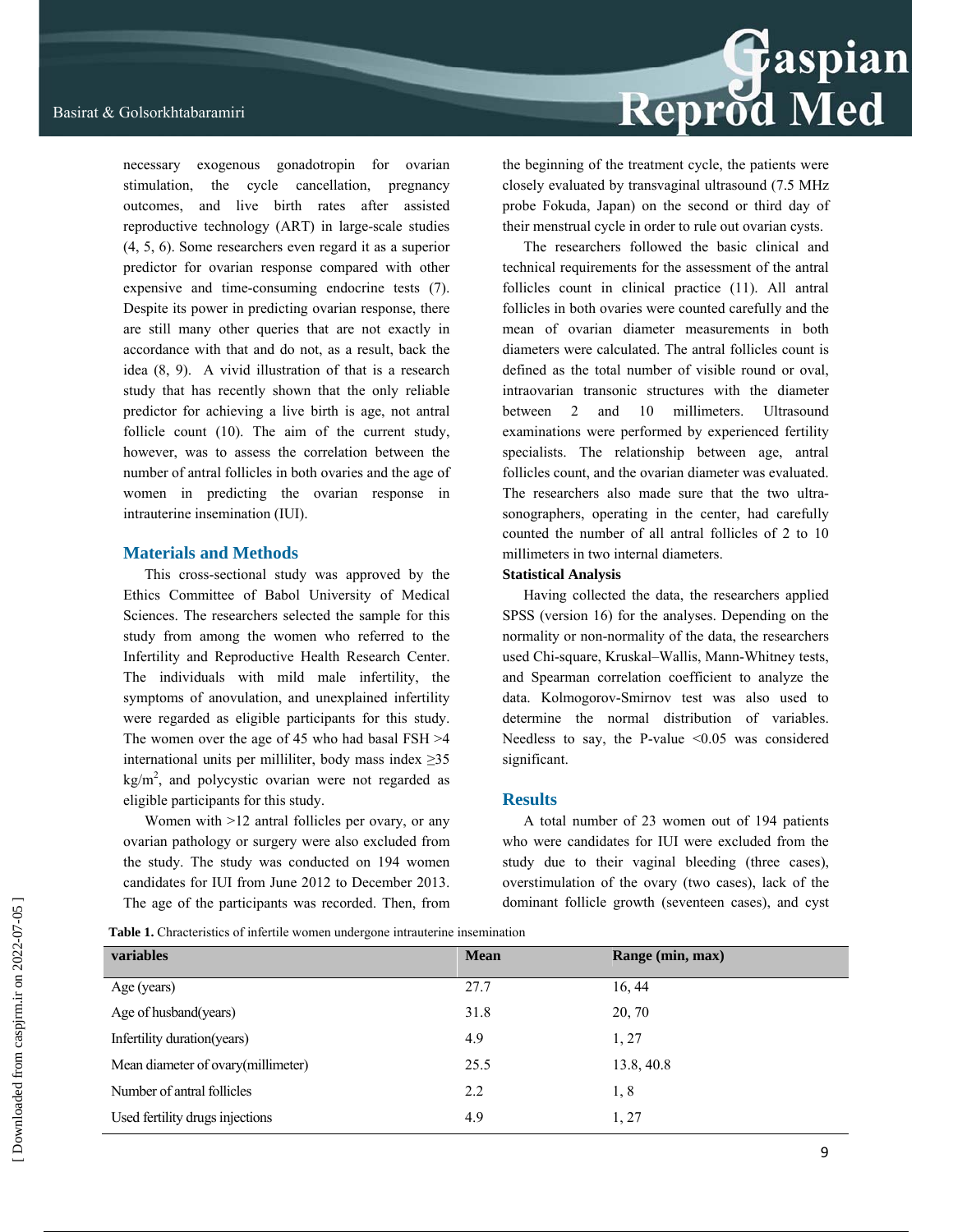# Reprod Med

| <b>Table 2.</b> Relationship of age and follicles in women undergone intrauterine insemination |                                   |                |                               |                 |  |  |
|------------------------------------------------------------------------------------------------|-----------------------------------|----------------|-------------------------------|-----------------|--|--|
|                                                                                                | <b>Number of antral follicles</b> |                | <b>Mean diameter of ovary</b> |                 |  |  |
|                                                                                                |                                   | <b>P-value</b> |                               | <b>P</b> -value |  |  |
| Age (years)                                                                                    | $-0.40$                           | 0.001          | $-0.25$                       | 0.001           |  |  |
| Infertility duration (years)                                                                   | $-0.01$                           | 0.85           | 0.03                          | 0.68            |  |  |

(one case). Therefore, the current study was performed on 171 women, with the mean age of 27.7, ranging between 16 and 44 (table 1). The mean number of antral follicles showed a significant negative relationship with age ( $(r=-0.40, P= 0.001)$ ). In addition, the mean ovarian diameter showed a significant negative relationship with age  $(r = -0.25, P = 0.001)$ . The mean diameter of ovary was 25.5 (13.8- 40.8). The mean ovarian diameter was significantly associated with high number of antral follicles (p=0.0001) (table 2).

### **Discussion**

The mean number of antral follicles and the mean number of ovarian diameter were found to be significantly in negative relationship with age. Scheffer et al. and Frattarelli et al. conducted a research study based on which they concluded that the number of antral follicles had a close association with age in normal women with infertility (12, 13). This conclusion is congruent with the result of this study. Antral follicles, 4–6 millimeters in diameter during the early follicular phase, may be the best manifestation of the age-dependent pattern of the antral follicle pool. Counting these follicles only would not only prevent the use of atretic follicles but also the overestimation of the antral follicles count (14). Kwee et al. also reported that antral follicle counts can also act as a test for ovarian response (7). Unfortunately, antral follicles count is not often used clinically. Basal FSH concentration or the mean ovarian volume is pronounced more than antral follicles counts (15). Antral follicles counts are currently regarded as a valuable predictor of ovarian response to stimulation, and it can also be applied in counseling prior to clinical treatments (16, 17).

The women with enough oocytes in middle age and with abate reserve in young age need to be properly consulted around the outset of infertility treatment. A treatment scheme adjustments need to be designed and developed for such women, which can be implemented through stimulation instruction, early initiation of treatment, other replacement options. Tartalzis et al. concluding based on the results of their study, asserted that such groups of women need to be identified and should be managed and treated individually. This can help them have a higher chance of becoming pregnant before experiencing any diminish in ovarian reserve of female reproductive mechanism due to aging (18). Some studies have reported that the follicular phase of the menstrual cycle in older women becomes shorter (19, 20). It is also estimated that hormonal variation, which are age-dependent, become evident late and that these variations occur only when follicle numbers are clearly diminished (21).

In this study, however, we found that ovarian volume is inversely associated with age. This result was reported by some studies conducted on women above the age of 30 (22). It is evident that clear changes in reproductive life occur at the extreme of it; therefore, no clinical assessment of ovarian volume can be conducted then. As a result, the use of ovarian volume to predict ovarian responsiveness has been a grey area so far (23). Antral follicles count is regarded more as a useful clinical marker of ovarian responsiveness than ovarian volume because it declines over time (annual losses of 0.35–0.95 antral follicles/year) (24). The quality of follicles cannot be accessed through ultrasound, either. The antral follicles in ultrasound may be atresetic and can poorly respond to stimulation (25).

In the current study, we closely followed the standardization of the assessment of antral follicles count, i.e. the simple and practical recommendations to improve the prediction of ART outcomes. Through fulfilling these basic clinical and technical requirements for the evaluation of the antral follicles count, the difficulties in the Ultrasound assessment of antral follicles count and the possibilities of any errors in sonography or any other misinterpretations would be minimized (11). Our results also suggest an urgent need for further investigations to study the histological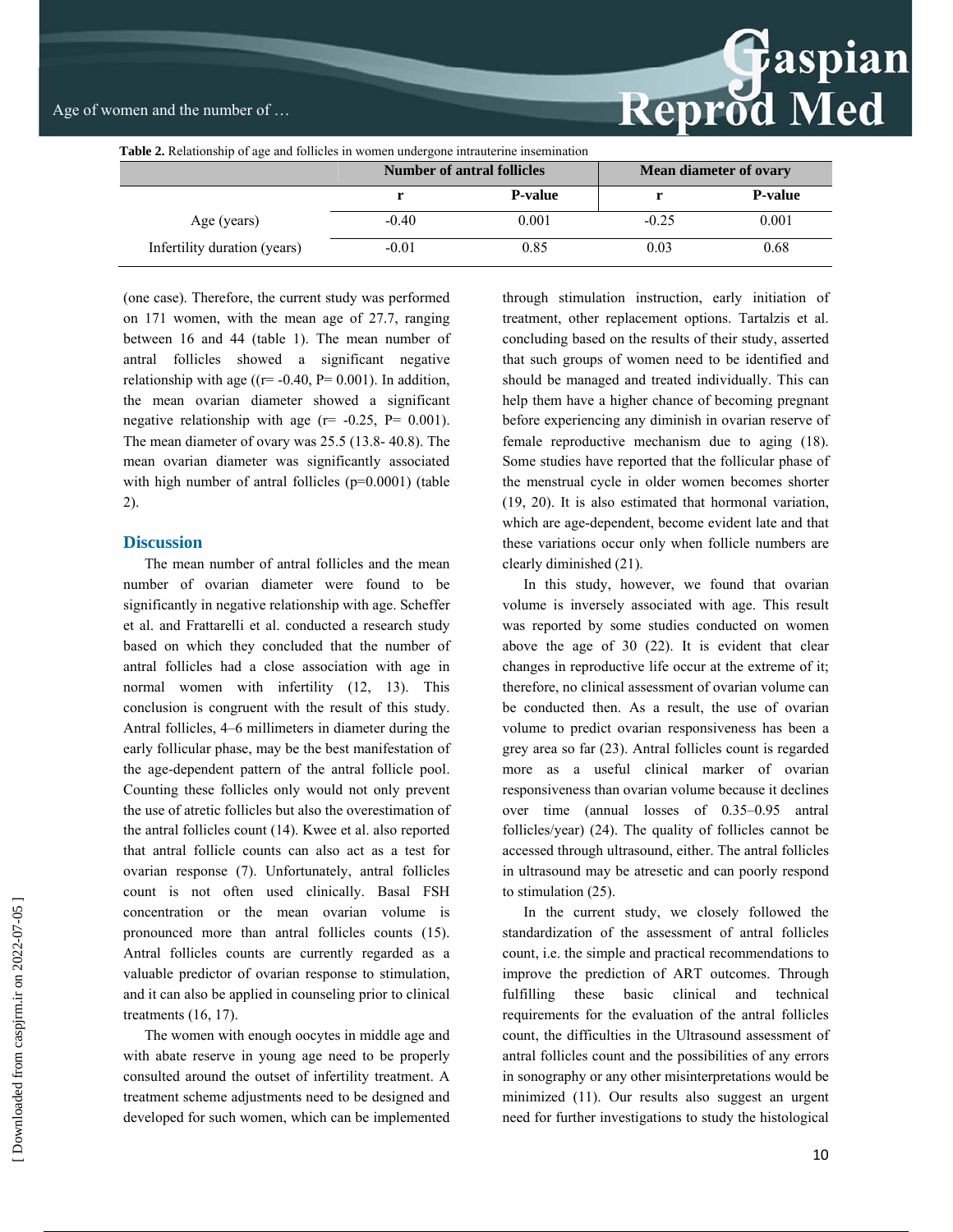

assessment of antral follicles in order to invest the various stages of atresia in middle-aged women.

### **Acknowledgments**

We hereby thank Dr. Mouloud Agajani Delavar for her cordial consultations throughout this study.

### **Conflict of interest**

The authors declare that there are no conflicts of interest.

### **References**

- 1. Ventura SJ, Mosher WD, Curtin SC, Abma JC, Henshaw S. Trends in pregnancy rates for the United States, 1976-97: an update. Natl Vital Stat Rep. 2001; 49(4):1-9.
- 2. Wiser A, Shalom-Paz E, Hyman JH, Sokal-Arnon T, Bantan N, Holzer H, et al. Age-related normogram for antral follicle count in women with polycystic ovary syndrome. Reprod Biomed Online. 2013; 27(4):414-418.
- 3. Chang MY, Chiang CH, Hsieh TT, Soong YK, Hsu KH. Use of the antral follicle count to predict the outcome of assisted reproductive technologies. Fertil Steril 1998;69:505–510.
- 4. Hendriks DJ, Mol BW, Bancsi LF, Te Velde ER, Broekmans FJ. Antral follicle count in the prediction of poor ovarian response and pregnancy after in vitro fertilization: a meta-analysis and comparison with basal follicle-stimulating hormone level. Fertil Steril. 2005; 83(2):291-301.
- 5. Bancsi LF, Broekmans FJ, Looman CW, Habbema JD, te Velde ER. Impact of repeated antral follicle counts on the prediction of poor ovarian response in women undergoing in vitro fertilization. Fertil Steril. 2004; 81:35–41.
- 6. Quaas A, Dokras A. Diagnosis and treatment of unexplained infertility. Rev Obstet Gynecol. 2008; 1(2):69-76.
- 7. Kwee J, Elting ME, Schats R, McDonnell J, Lambalk CB. Ovarian volume and antral follicle count for the prediction of low and hyper responders with in vitro fertilization. Reprod Biol Endocrinol. 2007; 5:9.
- 8. Broekmans FJ, Kwee J, Hendriks DJ, Mol BW, Lambalk CB. A systematic review of tests predicting ovarian reserve and IVF outcome. Hum Reprod Update. 2006; 12(6):685-718.

9. Lass A. Assessment of ovarian reserve - is there a role for ovarian biopsy? Hum Reprod. 2001; 16(6):1055-1057.

Reprod Med

- 10. Mutlu MF, Erdem M, Erdem A, Yildiz S, Mutlu I, Arisoy O, et al. Antral follicle count determines poor ovarian response better than anti-Mullerian hormone but age is the only predictor for live birth in in vitro fertilization cycles. J Assist Reprod Genet. 2013; 30(5):657-665.
- 11.Broekmans FJ, de Ziegler D, Howles CM, Gougeon A, Trew G, Olivennes F. The antral follicle count: practical recommendations for better standardization. Fertil Steril. 2010;94(3):1044- 1051.
- 12. Frattarelli JL, Levi AJ, Miller BT, Segars JH. A prospective assessment of the predictive value of basal antral follicle in invitro fertilization cycle. Fertil steril. 2003; 80(2): 350-355.
- 13. Scheffer GJ, Broekmans FJ, Looman CW, Blankenstein M, Fauser BC, teJong FH, et al. The number of antral follicles in normal women with proven fertility is the best reflection of reproductive age. Hum Reprod. 2003; 18(4):700-706.
- 14. Haadsma ML, Bukman A, Groen H, Roeloffzen EM, Groenewoud ER,Heineman MJ, et al. The number of small antral follicles (2–6 mm) determines the outcome of endocrine ovarian reserve tests in a subfertile population. Hum Reprod. 2007; 22:1925– 1931.
- 15.Jayaprakasan K, Campbell B, Hopkisson J, Clewes J, Johnson I, Raine- Fenning N. Establishing the intercycle variability of three-dimensional ultrasonographic predictors of ovarian reserve. Fertil Steril 2008; 90: 2126–2132.
- 16. Almog B, Shehata F, Shalom-Paz E, Tan SL, Tulandi T. Age-related normogram for antral follicle count: McGill reference guide. Fertil Steril. 2011; 95(2): 663-666.
- 17. Jayaprakasan K, Hilwah N, Kendall NR, Hopkisson JF, Campbell BK, Johnson IR, et al. Does 3D ultrasound offer any advantage in the pretreatment assessment of ovarian reserve and prediction of outcome after assisted reproduction treatment? Hum Reprod. 2007; 22:1932–19341.
- 18. Tarlatzis BC, Zepiridis L, Grimbizis G, Bontis J. Clinical management of low ovarian response to stimulation for IVF: a systematic review. Hum Reprod Update. 2003; 9(1):61-76.